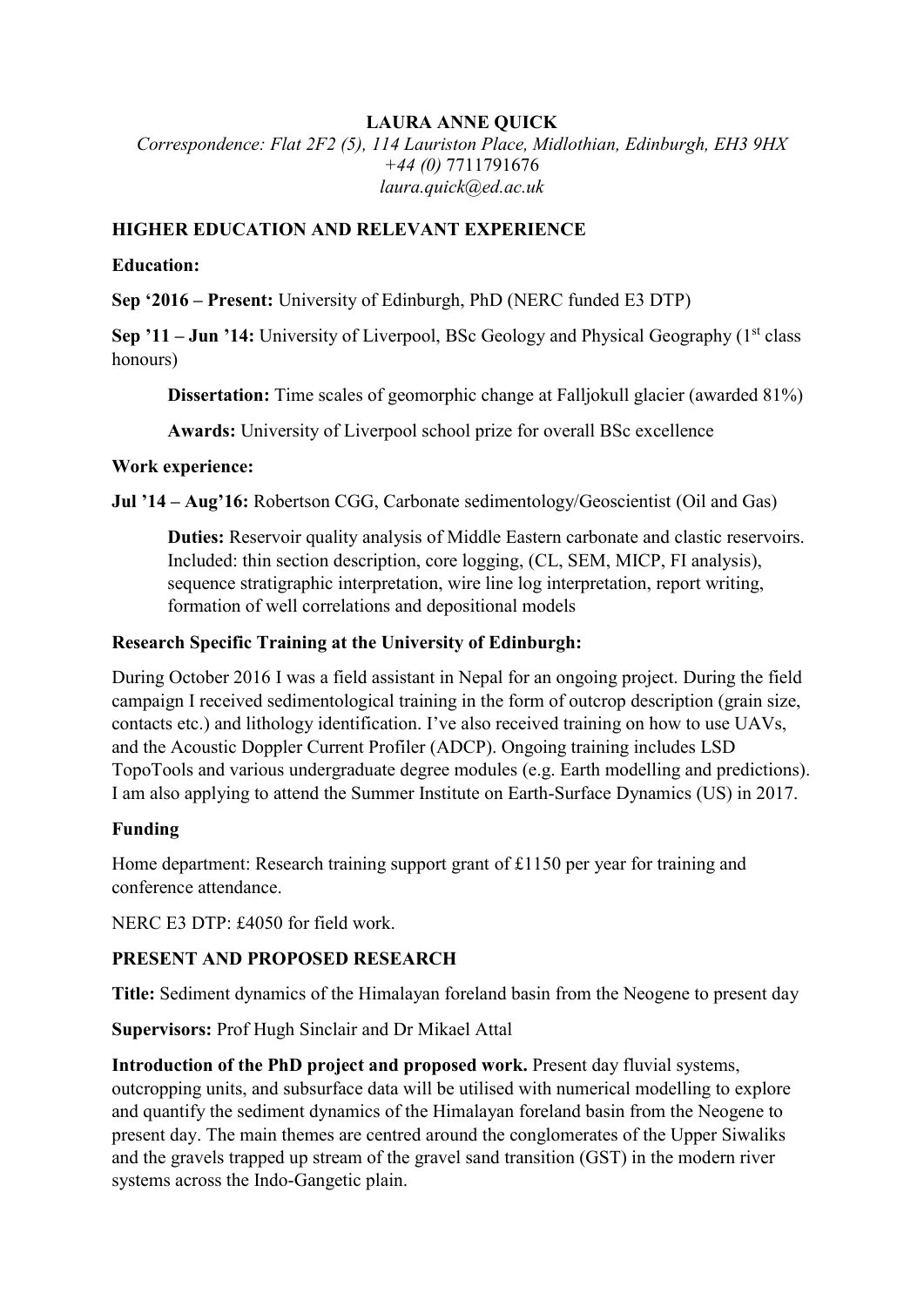**Theme 1: Has the gravel-sand transition remained stable through geological time?** The GST is a geomorphic feature observed within the major Himalayan river systems and is observed in both foothill and mountain fed rivers (Dubille and Lave, 2015; Dingle et al., 2016). It is characterised by an abrupt change in grain size from gravel to sand (creating a 'grain size gap') and is often associated with a break in slope, suggesting that in recent times it has been a relatively stable feature (Dingle et al., 2016).

In Nepal the GST in western and central mountain-fed river systems progrades to approximately 30-45km downstream of the mountain front, whereas in the east the GST progrades to approximately 20km downstream of the mountain front; thought to be caused by differential subsidence across the foreland basin (Figure 2)(Dingle et al., 2016). However, new subsurface data (ground water well data & drill cores) from the Kosi mega fan (East Nepal) has discovered gravel existing at least 50km downstream from the current location of the GST, suggesting that it may have occupied a different location much further downstream during the Quaternary period (Figure 1) (Sinha et al., 2014). This new evidence suggests that the GST may not have been stable in recent geological time. Comparing the Quaternary data with older Siwalik successions would enable us to find out whether movement (progradation and retrogradation) of the GST is a frequent occurrence (Figure 1  $\&$  4). If so, what caused the movement and how likely is it to happen again? Will predicted climate change (intensification of the Indian summer monsoon, glacial outburst floods etc.) impact the movement of the GST, triggering progradation downstream? By comparing present day river systems, Quaternary deposits, and ancient outcrops, the stability of the GST will be better understood.

**Theme 2: Are modern river systems of the Indo-Gangetic Plain effective analogues for the ancient Siwalik deposits?** The modern Himalayan rivers are thought to be direct analogues for the ancient Siwalik deposits (Figure 3). Dubille and Lave (2015) suggest that the abrupt change in grain size (from Middle to Upper Siwaliks) emerged from a steady facies migration over millions of years in response to continuous orogen construction. This suggests that the GST observed within the modern Himalayan rivers is comparable to the Middle and Upper Siwaliks in terms of depositional regime. Szulc et al (2006) also identified a sustained southward flow in the ancient Siwalik successions, suggesting that the palaeorivers (like the present-day systems) dominantly flowed transverse to the mountain front.

However, there is little understanding of what type of event(s) is preserved in the Siwalik sedimentary succession. Through geological time the Himalayan foreland has been subjected to the annual Indian summer monsoon and frequent earthquakes, causing widespread flooding throughout the region. These events are likely to affect the preservation of other events in the geological record (e.g. large flood event vs. background sedimentation). Studying the Siwalik outcrops will reveal how sensitive these systems are to future climate change.

**Theme 3: Is it possible quantify sediment recycling within the Himalayan foreland basin?** Currently the Siwalik successions are eroded and incised by a dense fluvial network of foothill-fed rivers. These rivers recycle the Upper Siwalik conglomerates producing a more mineralogically mature gravel (i.e. increased quartz lithics) with increased fission-track thermochronology lag times (Dubille and Lave, 2015; Beek, et al., 2006). The amount of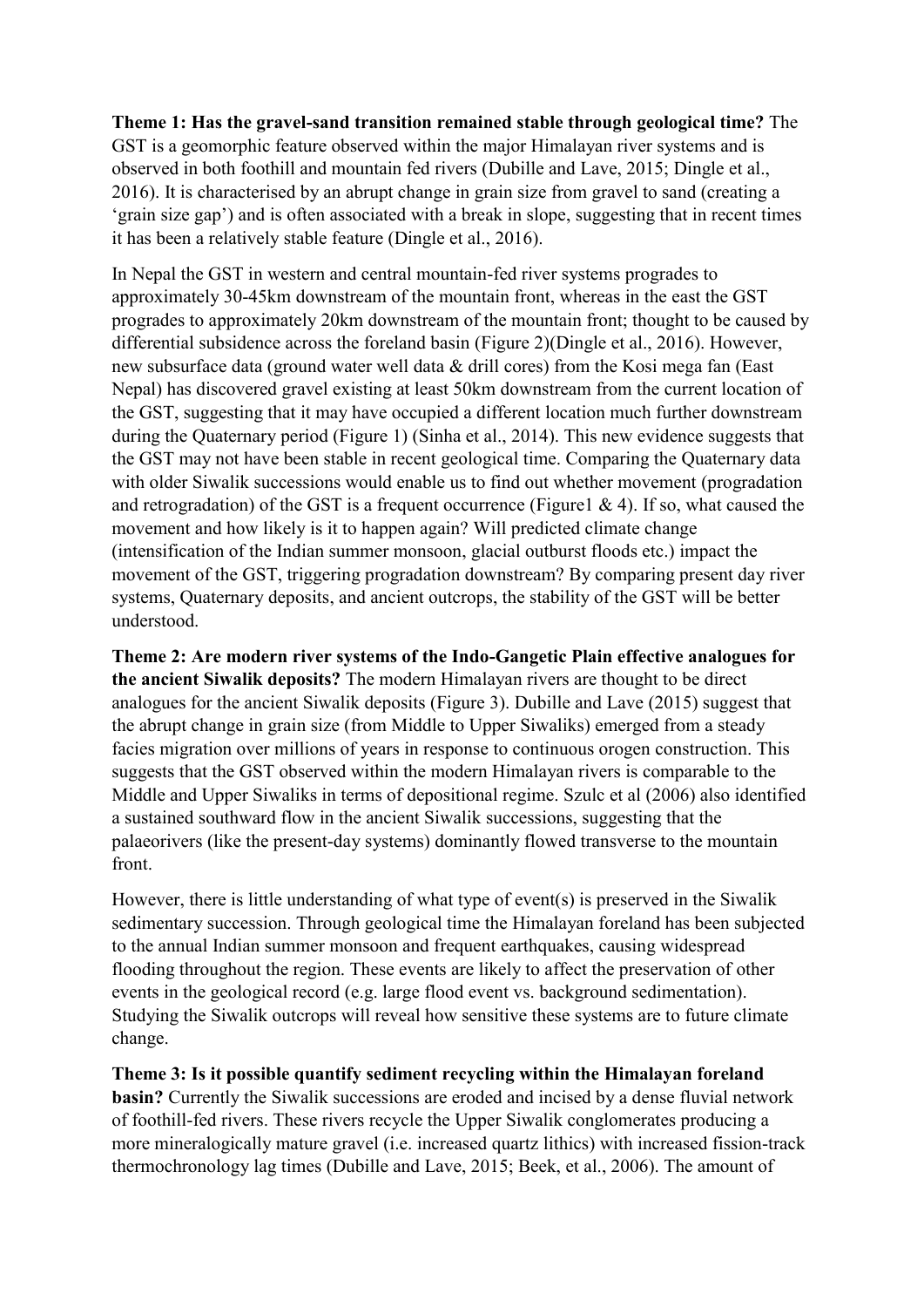recycling, however, has not been quantified. We would expect that older thrusted Siwalik successions would have a smaller percentage of quartz pebbles compared to younger successions. This data will feed into the overall theme of the GST and how it has changed through geological time.

**Significance:** The GST is still a poorly understood geomorphic feature, yet surprisingly the location of the GST along a river's course can greatly influence flooding downstream. It is predicted that future climate change will impact Nepal's glaciers, causing down-wasting, retreat, and potential intensification of Indian summer monsoons. This will cause large amounts of fine-grained sediment to be released into the river systems, which will then be deposited in front of the GST, possibly causing aggradation within the river channels and therefore wide spread flooding. Knowing how stable the GST is throughout geological time and potentially in the future is therefore a research priority.



Figure 1. Theoretical cross section through quaternary sediments of the Indo-Gangetic plain. Illustrates the GST progradating into the basin, possibly after an extreme event (climatic or tectonic). **Figure 2.** Map displaying GST locations along strike of the Himalayan Mountain front (Dingle et al., In press). **Figure 3.** Diagram illustrating how the Siwalik sedimentary record relates to the modern fluvial systems of the Indo-Gangetic plain. **Figure 4.** Theoretical Siwalik sedimentary logs displaying GST contacts. Log (a) represents a sharp contact with no conglomerate facies in the middle Siwalik. Log (b) displays conglomerate facies beds within the middle Siwalik, perhaps suggesting that the GST was previously mobile enabling progradation in the basin.